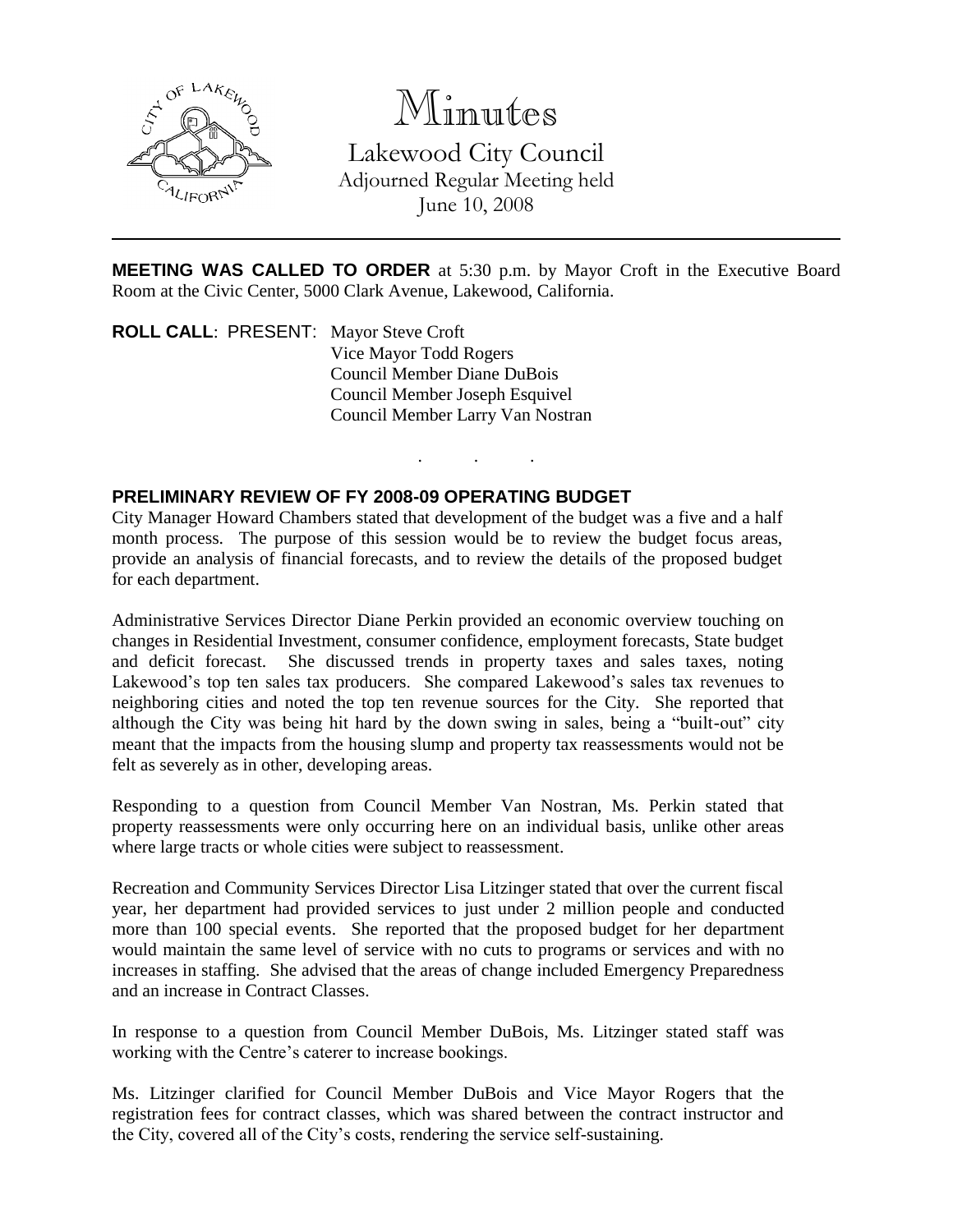City Council Minutes June 10, 2008 Page 2

## **PRELIMINARY REVIEW OF FY 2008-09 OPERATING BUDGET** - Continued

Mayor Croft determined from Ms. Litzinger that if additional staffing was required for events at the parks, existing part-time staff could be assigned more hours.

Public Works Director Lisa Rapp reviewed major changes and challenges within her department. She stated they would be required to implement a sewer FOG (fats, oils, grease) educational program; present an ordinance addressing construction and demolition waste; replace the current hardscape database which was an orphan from the old FMIS system; upgrade the fuel dispensing system to meet new AQMD standards; adopt a new NPDES permit; and address features of animal control contract.

Responding to a question from Council Member Van Nostran, the City Manager stated that there currently was no reserve account system specifically for equipment or vehicle replacement.

Vice Mayor Rogers inquired about isolated hardscape repair and if there was a significant backlog of locations. Ms. Rapp responded by stating that the proposed budget contained the same level of funding as the current year, and that since the City had been aggressively pursuing repair over the past years, even though trees would continue to cause damage, the damage was less severe thus requiring fewer replacements. She noted that in addition to the funding for isolated location repairs, hardscape repairs were often included as part of the work for residential paving projects.

In response to a question from Vice Mayor Rogers regarding animal control, Ms. Rapp stated that Lakewood license fees, although much lower than un-incorporated area rates, were comparable to many neighboring cities, but that staff would be looking at the effectiveness of license canvassing.

Council Member DuBois asked about the impact of city-wide street sweeping on the NPDES stormwater permit. Ms. Rapp responded by stating that although more debris had been collected, it might not be enough to satisfy NPDES requirements.

Mayor Croft questioned the numbers reflecting the square feet of sidewalk replaced as being significantly lower than previous years. Ms. Rapp responded by stating that although there had been some slow down, she would be reviewing the numbers. She advised that the numbers were also impacted by target block work done under capital projects and that there was not a project proposed during the next fiscal year.

Assistant City Manager Sandi Ruyle presented the proposed budget for law enforcement, noting that the current deployment plan had proven effective and that Part 1 crimes were down nine percent from last year. She also reviewed changed conditions under the Personnel function such as MUNIS software implementation that would allow job applicants to apply online, and an effective safety and injury/illness prevention program.

Mayor Croft inquired about the status of the SAO positions previously authorized by the City Council. Ms. Ruyle responded by stating that the transition in Station Captains had brought some new staff to the Lakewood Station and that the last remaining opening should be filled in July. Responding to a further question about the Probation Officer plan, Ms. Ruyle stated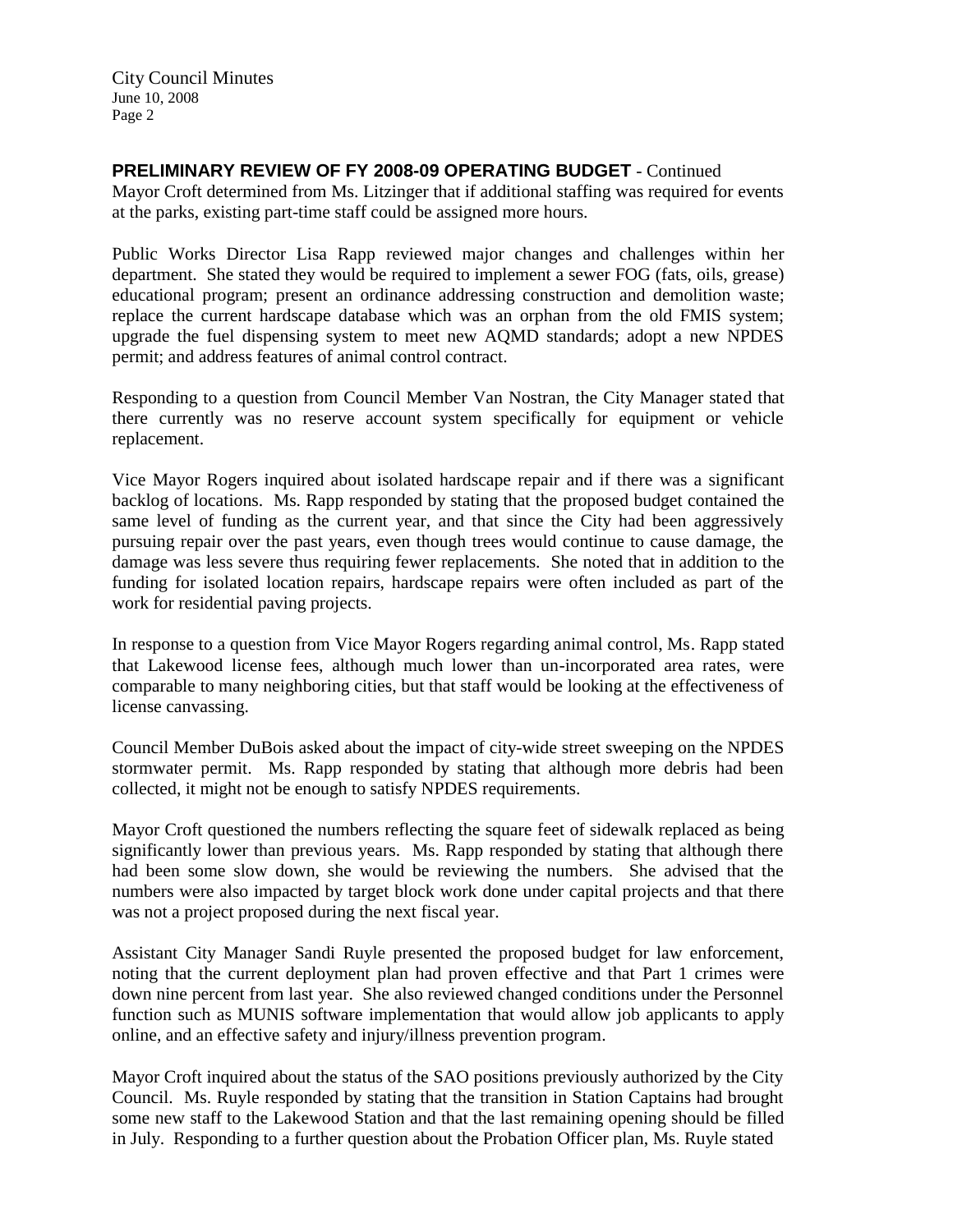# **PRELIMINARY REVIEW OF FY 2008-09 OPERATING BUDGET** - Continued

that the proposal was to share a full-time probation office with the City of Hawaiian Gardens, but she noted there would be a defined work plan and at least half of the staff time would be dedicated to Lakewood needs.

Mayor Croft questioned the impact of fuel costs on the Sky Knight Helicopter Patrol Program. Ms. Ruyle stated that aviation fuel had not escalated at the same rate as gasoline.

Water Resources Director Jim Glancy stated that the single largest issue facing his department was the Governor's declaration of the statewide drought. He reported that Lakewood residents had achieved a seven percent voluntary water conservation rate. He also noted that the financing for the reclaimed water project had been completely paid off this year.

Mayor Croft asked about the process for updating the water conservation campaign. Assistant to the City Manager, Don Waldie, stated that the public information campaign already included text and graphics for ads and banners which would be rolled out on schedule with the City Council's plan.

Mr. Glancy noted that during the 1990's drought, Lakewood residents had responded by conserving way over and above requested levels. He concluded by reviewing the proposed water main replacement project for next year.

Deputy City Manager Lisa Novotny advised that a proposed additional module for the CIVICA Service Request System would improve the graffiti release process. She also noted that Intergovernmental Relations functions were keeping busy monitoring the State budget process and the many legislative proposals to address the budget deficit.

Mr. Waldie reported that Public Information and Community Relations would be gearing up for the City's 55th anniversary in 2009 with the updating of and addition to the Pillars of Community. He stated that they would also be focused on volunteer recognition.

Community Development Director Jack Gonsalves stated that changes included the reduction in building inspection staffing due to the housing market; a proposal to modify newspaper publication requirements to gain cost savings; amending the municipal code to provide for an automatic escalation of building fees to cover County charges for building inspection; and code enforcement efforts to address maintenance issues with foreclosure properties.

Responding to a question from Council Member DuBois, Mr. Gonsalves stated that code enforcement staff continued to monitor foreclosure properties, even after corrections had been made.

Ms. Perkin reviewed conditions with the Administrative Services Department including changes such as outsourced treasury management; implementation of MUNIS payroll and personnel modules; transition from ACS to BreaIT for IT support; and the expanded parking control functions for RV parking and city-wide street sweeping.